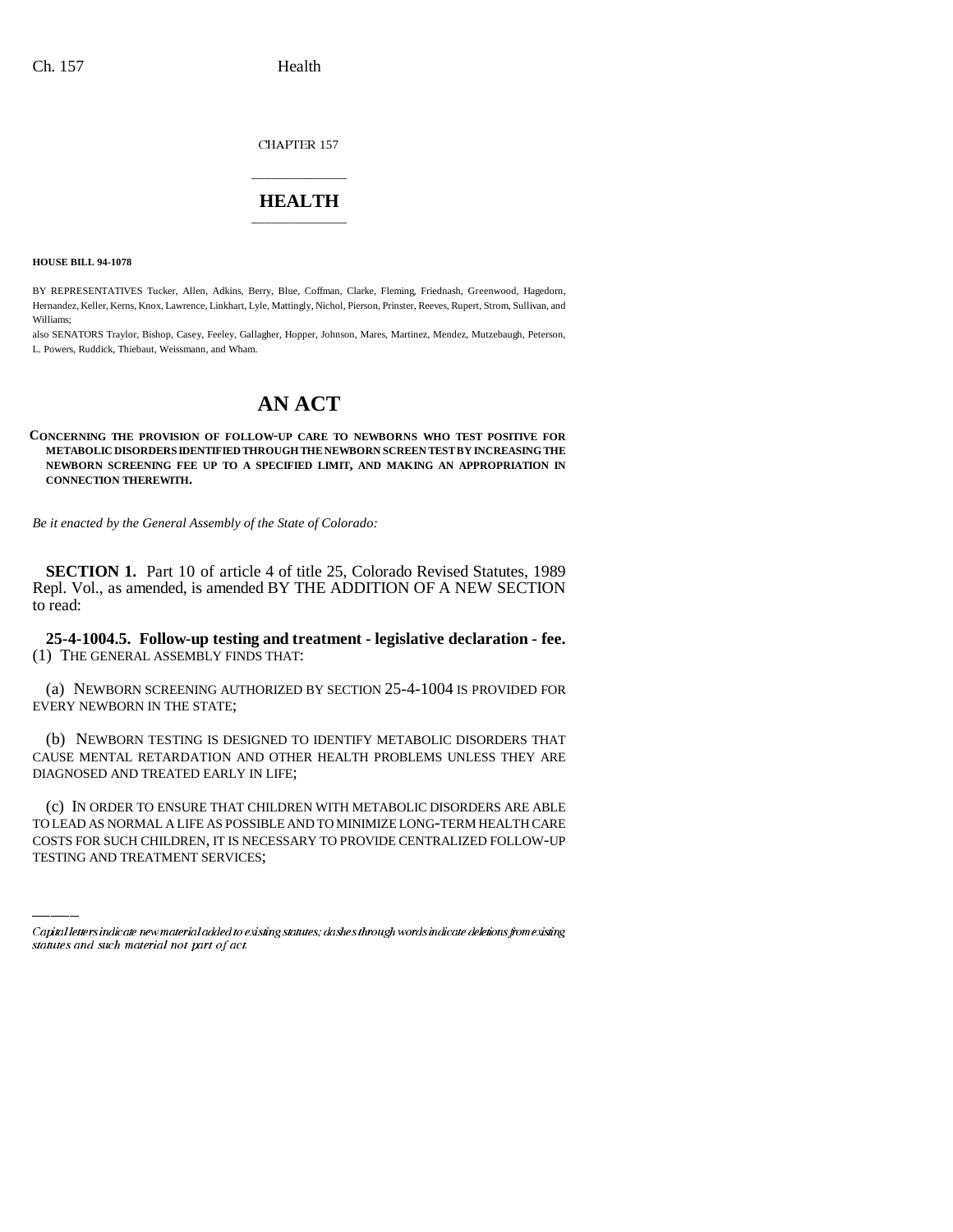(d) FOR OVER TWENTY-FIVE YEARS THE FOLLOW-UP TESTING AND TREATMENT SERVICES WERE PROVIDED BY A FEDERAL GRANT THAT WAS DISCONTINUED JUNE 30, 1993. SINCE THAT TIME, FOLLOW-UP TESTING AND TREATMENT SERVICES HAVE BEEN LIMITED. IF ALTERNATIVE SOURCES OF FUNDING ARE NOT PROVIDED, THOSE SERVICES WILL BE ELIMINATED.

(e) A NOMINAL INCREASE OF THE FEE ON NEWBORN SCREENING TO COVER THE COSTS OF PROVIDING FOLLOW-UP AND REFERRAL SERVICES WOULD ALLOW FOR THOSE SERVICES TO BE CONTINUED.

(2) (a) (I) BEFORE JULY 1, 1994, THE EXECUTIVE DIRECTOR OF THE DEPARTMENT OF HEALTH SHALL INCREASE THE NEWBORN SCREENING FEE AS PROVIDED IN SECTION 25-4-1004 (2) SO THAT THE FEE IS SUFFICIENT TO INCLUDE THE COSTS OF PROVIDING FOLLOW-UP AND REFERRAL SERVICES TO FAMILIES WITH A NEWBORN WHOSE TEST RESULTS UNDER A NEWBORN SCREENING INDICATE A METABOLIC DISORDER. FOLLOW-UP SERVICES INCLUDE COMPREHENSIVE DIAGNOSTIC TESTING. THE INCREASE SHALL NOT EXCEED FIVE DOLLARS; EXCEPT THAT IT MAY BE ADJUSTED ANNUALLY TO REFLECT ANY CHANGE IN THE DENVER-BOULDER CONSUMER PRICE INDEX. ANY FEES COLLECTED SHALL BE SUBJECT TO THE PROVISIONS OF SECTION 25-4-1006.

(II) THIS PARAGRAPH (a) IS REPEALED, EFFECTIVE JULY 1, 1994.

(b) ON AND AFTER JULY 1, 1994, THE EXECUTIVE DIRECTOR OF THE DEPARTMENT OF PUBLIC HEALTH AND ENVIRONMENT SHALL INCREASE THE NEWBORN SCREENING FEE AS PROVIDED IN SECTION 25-4-1004 (2) SO THAT THE FEE IS SUFFICIENT TO INCLUDE THE COSTS OF PROVIDING FOLLOW-UP AND REFERRAL SERVICES TO FAMILIES WITH A NEWBORN WHOSE TEST RESULTS UNDER A NEWBORN SCREENING INDICATE A METABOLIC DISORDER. FOLLOW-UP SERVICES INCLUDE COMPREHENSIVE DIAGNOSTIC TESTING. THE INCREASE SHALL NOT EXCEED FIVE DOLLARS; EXCEPT THAT IT MAY BE ADJUSTED ANNUALLY TO REFLECT ANY CHANGE IN THE DENVER-BOULDER CONSUMER PRICE INDEX. ANY FEES COLLECTED SHALL BE SUBJECT TO THE PROVISIONS OF SECTION 25-4-1006.

**SECTION 2.** 25-4-1006, Colorado Revised Statutes, 1989 Repl. Vol., is amended to read:

**25-4-1006. Cash funds.** (1) All moneys received from fees collected pursuant to this part 10 shall be transmitted to the state treasurer who shall credit the same to the newborn screening and genetic counseling cash funds, which funds are hereby created. Such moneys shall be utilized for expenditures authorized or contemplated by and not inconsistent with the provisions of this part 10 relating to newborn screening, FOLLOW-UP CARE, and genetic counseling and education programs and functions. All moneys credited to the newborn screening and genetic counseling cash funds shall be used as provided in this part 10 and shall not be deposited in or transferred to the general fund of this state or any other fund.

(2) Notwithstanding any provision of this section to the contrary, for the fiscal year beginning July 1, 1988, the state treasurer shall transfer to the general fund out of any unappropriated moneys in the newborn screening and genetic counseling cash funds